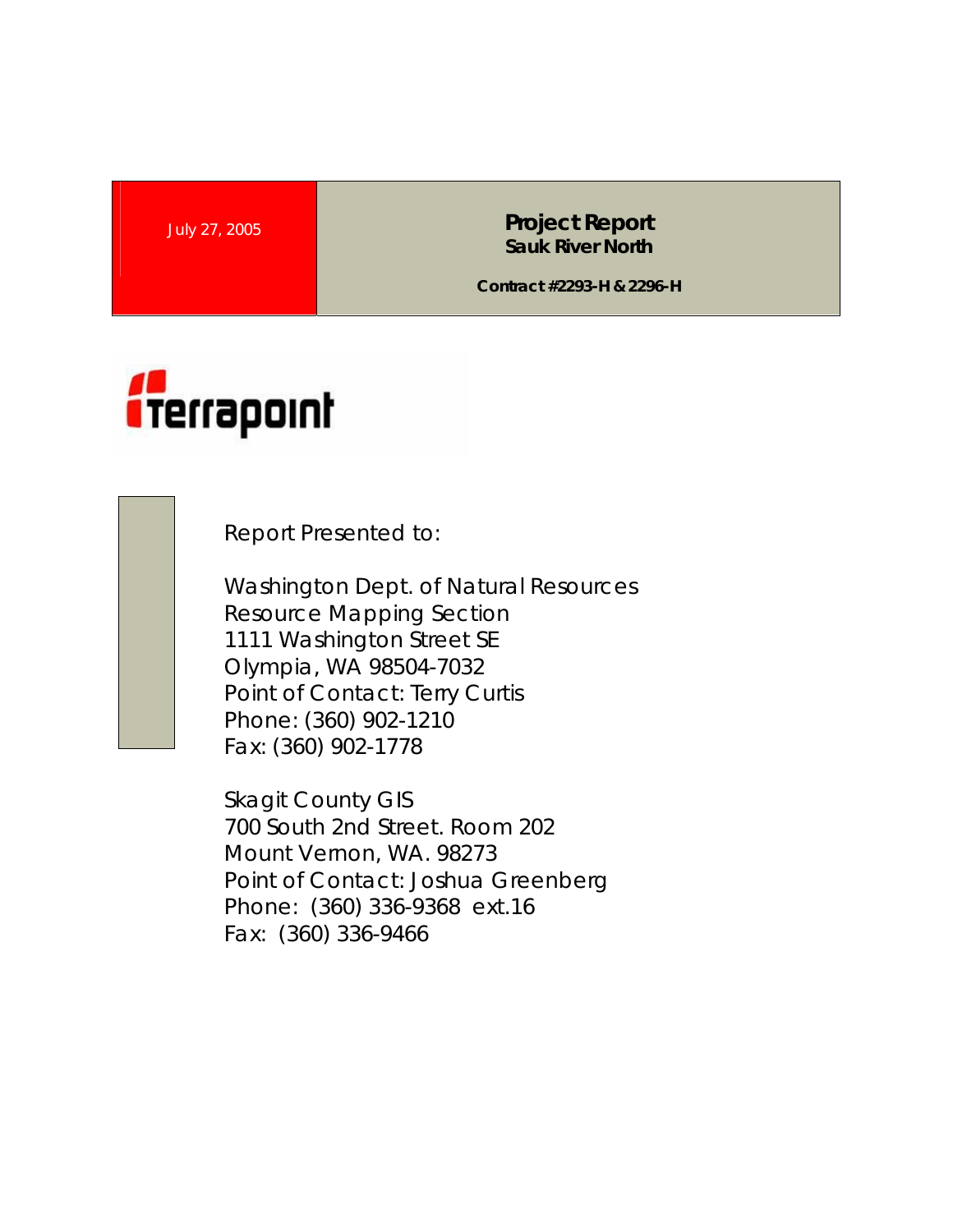## 1.Project Overview

#### **Field Crew:**

The Terrapoint field crew consisted of Todd Mitchell, field project manager and Andy Pace, LIDAR operator. The Aries Aviation aircraft crew consisted of Andre Bourque and Rory Clayton, pilots and Bob Passon, flight engineer.

#### **Post Processing Crew:**

Todd Mitchell completed the processing of GPS data. Craig Glennie carried out data validation and calibration. Vegetation removal and final product generation were completed the Houston processing team: Peggy Cobb, Brian Herring and Joe Sackett.

#### **Size of Project:**

The project site covered approximately 42 square miles, as identified in the following image:



25216 Grogans Park Drive The Woodlands, TX 77380 Phone: (218) 364 – 4080 Fax: (218) 296– 0869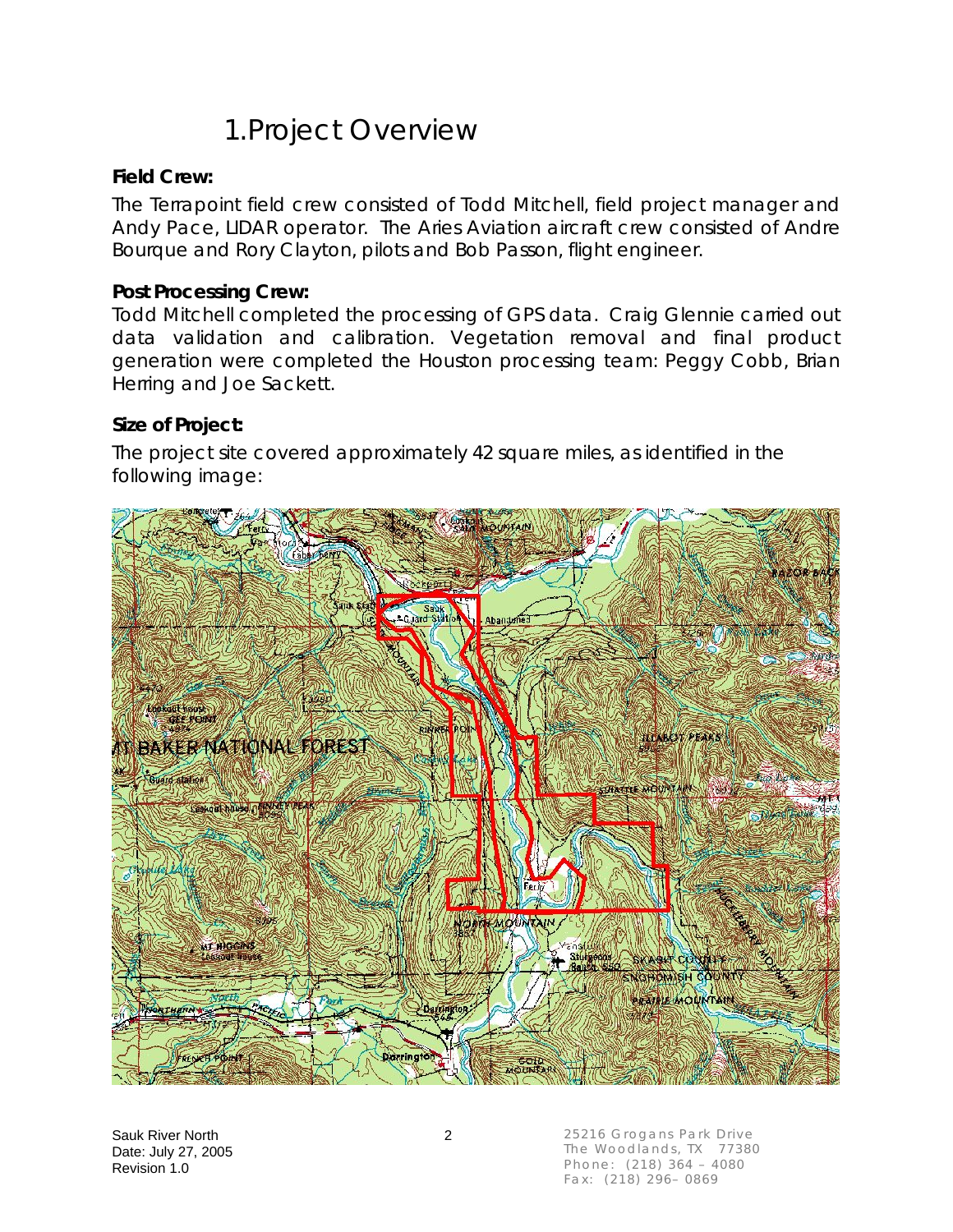### **Location:**

The project area is located in Skagit County Washington .

### **Project Type:**

The purpose of this project is to provide a high quality DEM of the site for DNR and Skagit County.

### **Approximate Duration of Project:**

The field data collection took place from April 10<sup>th</sup> to April 19<sup>th</sup>, 2005. The control network and check point surveys were performed on April 7th, 2005.

Calibration, vegetation removal and product generation took place from June 15<sup>th</sup> to July 15<sup>th</sup>, 2005.

### **Number of Flights:**

Three flights were required to cover the project area with 46 flight lines.

### **Coordinate System(s) Used:**

All horizontal coordinate data was collected and referenced to NAD83 (1998) and NAVD88 and delivered in US State Plane Zone Washington North (4601). GEOID03 for CONUS was applied to the vertical component of all deliverables.

### **Survey Measurement Units Used/Delivered:**

All surveys were conducted and products delivered in US survey feet.

### **Processing Software Used:**

The following software was used to reduce the GPS kinematic data, compute the 3-D laser points, classify and edit laser points, produce shaded relief images and transform the ellipsoidal heights to Orthometric:

- ArcView
- Flykin
- Microstation
- TerraScan
- TerraModeler
- TerraModel
- Terrapoint Proprietary LiDAR processing software

### **Capsule Review of Ground Control Survey(s) and Adjustment(s)**

Terrapoint's field crew acquired and adjusted the ground control survey information. Terrapoint collected all of their LiDAR data referenced to NGS

Sauk River North 3 Date: July 27, 2005 Revision 1.0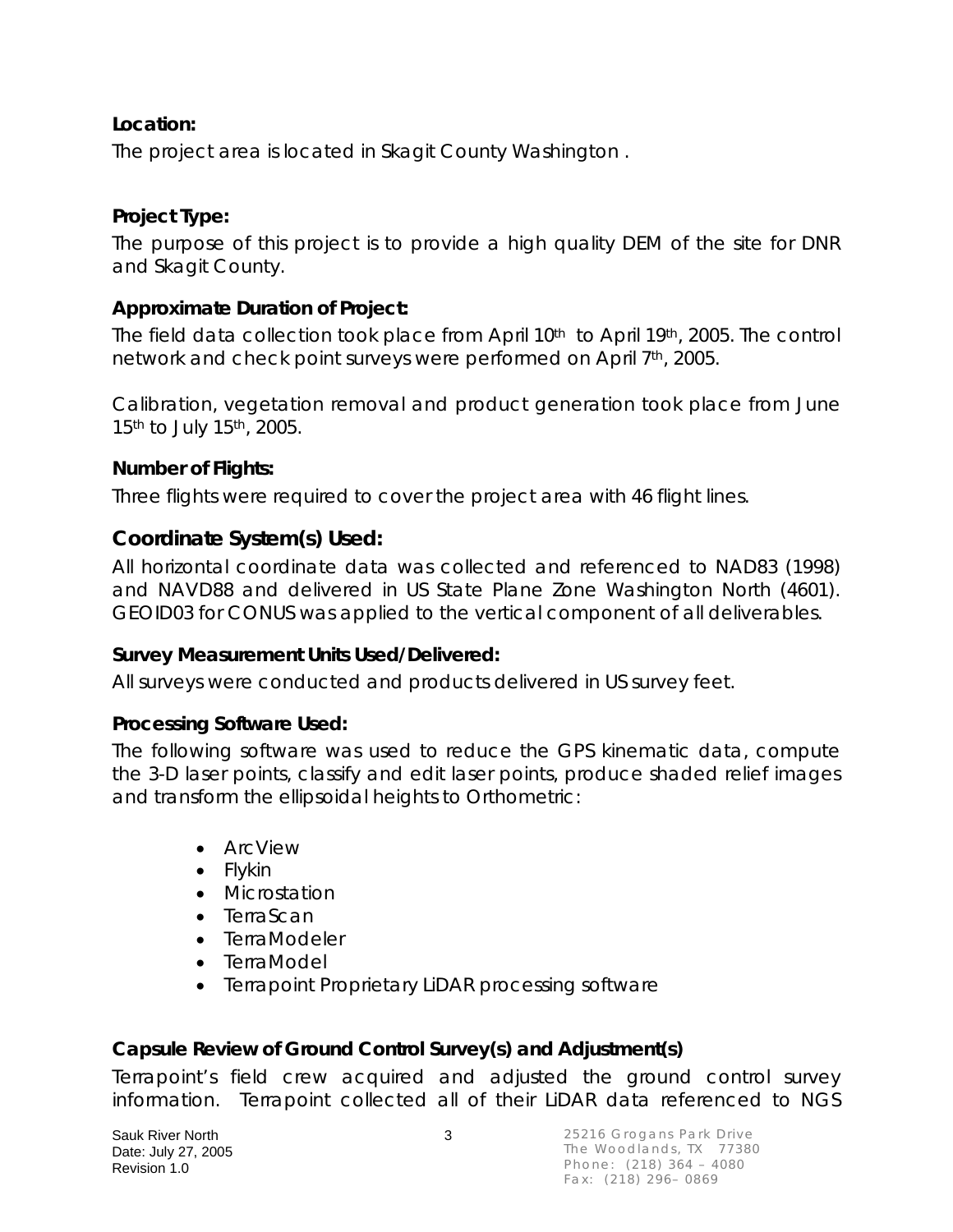monuments, including PID AE1858 and temporary Terrapoint monuments ARL1 and 229401. Kinematic GPS check points were acquired as discrete x, y, z points were collected as part of the ground truthing activities. A summary of control coordinates is given in Table 1.

| <b>Table 1: Control and Base Coordinate</b> |          |    |          |           |    |          |                                           |  |
|---------------------------------------------|----------|----|----------|-----------|----|----------|-------------------------------------------|--|
| <b>NAME</b>                                 | Latitude |    |          | Longitude |    |          | Ellipsoidal<br><b>Elevations (meters)</b> |  |
| AE1858                                      | 48       | 16 | 23.39780 | $-121$    | 39 | 34.13741 | 142.6619                                  |  |
| ARL1                                        | 48       | 09 | 27.37695 | $-122$    | 09 | 50.17267 | 16.6241                                   |  |
| 229401                                      | 48       | 31 | 33.87820 | $-121$    | 25 | 36.99562 | 77.5670                                   |  |

# 2. Health and Safety

Following Terrapoint's safety procedures, the field crew conducted a safety meeting upon arrival at the project site.

## 3. Equipment Used

### **Aircraft Type:**

Two Navajo twin-engine aircraft (C-GQVP and C-FVZM) were used for this project. The aircraft were based out of Arlington Municipal Airport. The Navajo were typically flying at an altitude of 3500 feet AGL (above ground level) for the duration of the survey.

### **Sensors Used:**

Two systems were used in parallel to accomplish data collection:

- 1. Terrapoint's 40 kHz ALTMS (Airborne Laser Terrain Mapping System), flying at an optimum height of 3500 ft AGL at 140 knots (C-FVZM). The system consists of a 36-degree full angle laser, a Trimble 4700 GPS receiver and a Honeywell H764 IMU unit. The nominal flight line spacing was 1070 feet, providing overlap of 50% between flight lines.
- 2. Terrapoint's 20 kHz ALTMS (Airborne Laser Terrain Mapping System), flying at an optimum height of 3000 ft AGL at 140 knots (C-GQVP). The system consists of a 36-degree full angle laser, a Trimble 4700 GPS receiver and a Honeywell H764 IMU unit. The nominal flight line spacing was 917 feet, providing overlap of 50% between flight lines.

### **GPS Type(s):**

Three Sokkia GSR2600 dual frequency GPS receivers were used to support the airborne operations on this project.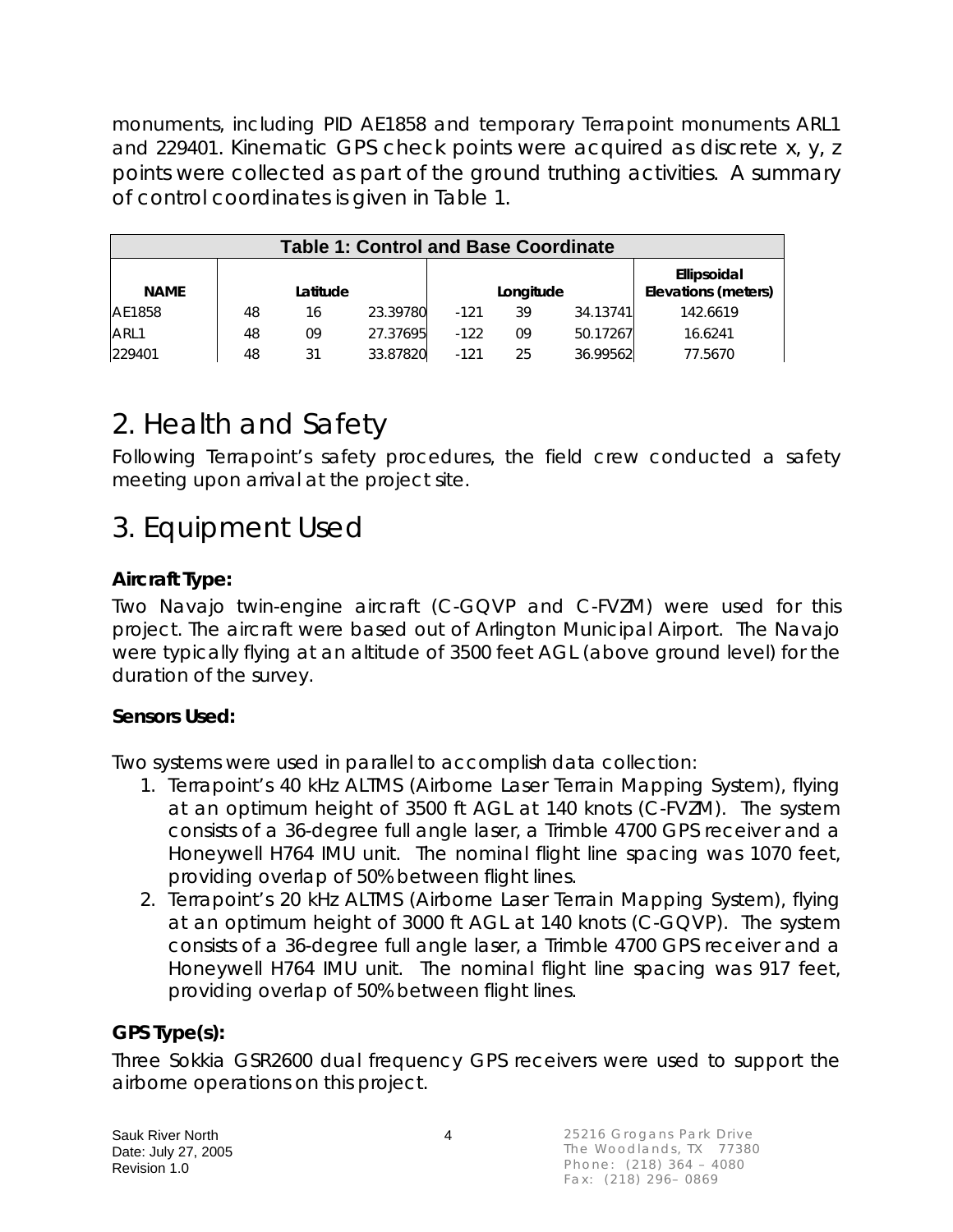## 4. Accuracy

The following list itemizes the accuracy attainable over the project area, as a function of terrain type and vegetation cover. Note that the accuracy quoted is the accuracy of the attainable DEM, once it is processed and edited to this stage. All data accuracies quoted relate to post processed GPS/IMU/LiDAR solutions.

Accuracy is as follows, quoted at the 95% confidence level (2 sigma),

- 1. Absolute Vertical Accuracy: +/- 15-20 centimeters on Hard Surfaces (roads and buildings) +/- 15-25 centimeters on Soft/Vegetated Surfaces (flat to rolling terrain) +/- 25-40 centimeters on Soft/Vegetated Surfaces (hilly terrain)
- 2. Absolute Horizontal Accuracy: +/- 20 – 60 centimeters on all but extremely hilly terrain.
- 3. Contour Accuracy: 2 ft Contour National Map Accuracy Standard (NMAS)

To verify that the accuracy criteria were being achieved, kinematic checkpoints were compared with a triangulated surface generated from the bald earth LiDAR points.

A comparison of LIDAR data with 296 kinematic checkpoints collected along two roadways within the project site yielded the results given in Table 2 (values in meters).

| <b>Table 2: Kinematic Point Comparison</b> |          |  |  |  |  |
|--------------------------------------------|----------|--|--|--|--|
| Average dz                                 | $-0.036$ |  |  |  |  |
| Minimum dz                                 | $-0.159$ |  |  |  |  |
| Maximum dz                                 | 0.078    |  |  |  |  |
| Average magnitude                          | 0.045    |  |  |  |  |
| Root mean square                           | 0.055    |  |  |  |  |
| Std deviation                              | 0.041    |  |  |  |  |

# 5. Quality Control

Quality control of the data was ongoing throughout the process. Following data acquisition, preliminary GPS processing was conducted in the field to ensure completeness and integrity.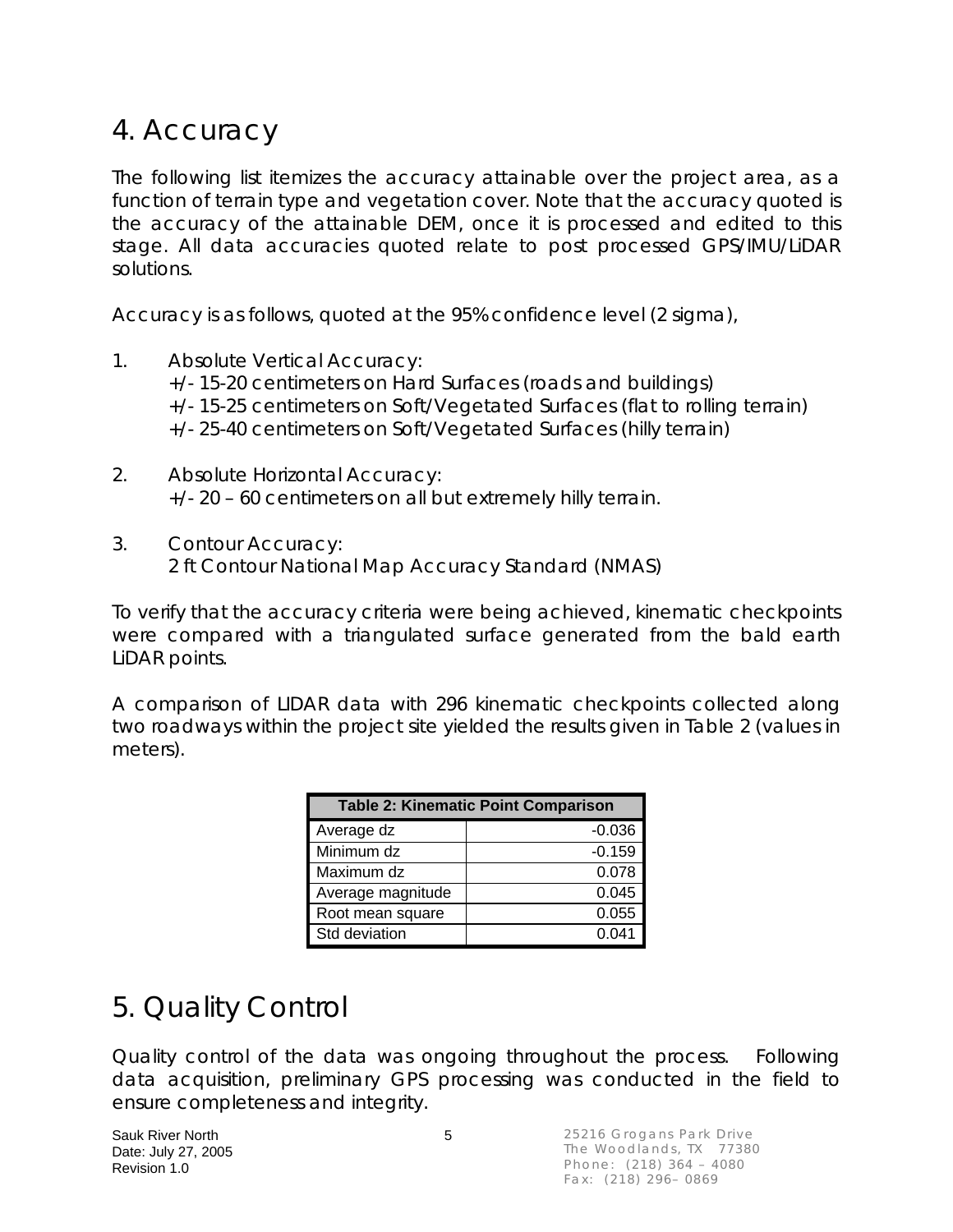The GPS and inertial data were processed in tandem to achieve the best positional result. Once the position and attitude of the aircraft were known at each epoch (1-second intervals), then these data were integrated with the laser ranges to provide a position for each data point on the ground. The data were then processed using the proprietary laser processing software suite to produce coordinates.

Each flight involved setting up two base stations to collect data. Utilizing two base stations ensures GPS data collection in the event that the main base station fails. For all flights the GPS data were of high quality. This minimized the absolute error for the aircraft position.

The primary quality control tool for the laser ranges is the percentage of returns that are received back at the laser after it has emitted a signal. The acceptable range for returns, typically between 90% and 95% was met for this project. Lower percentages are normal over water and other poor reflectivity surfaces.

Terrapoint also utilizes a proprietary software package that performs a fully automated analysis of the quality of the LIDAR data using overlapping flight lines. Our flight lines overlap 30 to 50% on either side and thus 60 to 100% of points can be checked for overlap consistency. The overlap analysis attempts to minimize the differences in overlap areas by fine-tuning the calibration parameters of the LIDAR system.

## 6. Point Generation

The points are generated as Terrascan binary Format using Terrapoint's proprietary Laser Postprocessor Software. This software combines the Raw Laser file and GPS/IMU information to generate a point cloud for each individual flight.

All the point cloud files encompassing the project area were then divided into quarter quad tiles. The referencing system of these tiles is based upon the project boundary minimum and maximums. This process is carried out in Terrascan.

The bald earth is subsequently extracted from the raw LiDAR points using Terrascan in a Microstation environment. The automated vegetation removal process takes place by building an iterative surface model. This surface model is generated using three main parameters: Building size, Iteration angle and Iteration distance.

Sauk River North 6 Date: July 27, 2005 Revision 1.0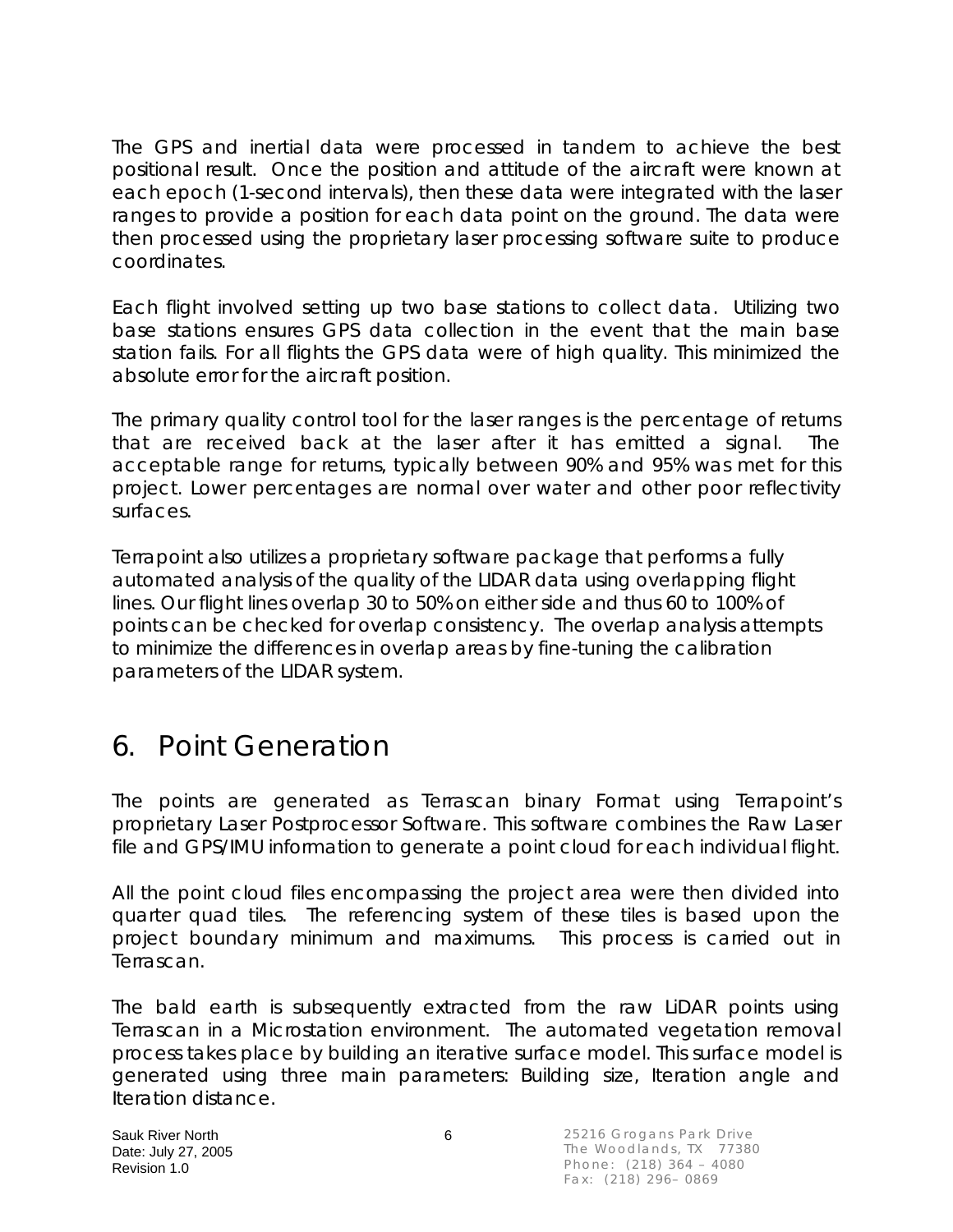The initial model is based upon low points selected by a roaming window and are assumed to be ground points. The size of this roaming window is determined by the building size parameter. These low points are triangulated and the remaining points are evaluated and subsequently added to the model if they meet the Iteration angle and distance constraints (fig. 1). This process is repeated until no additional points are added within an iteration.

There is also a maximum terrain angle constraint that determines the maximum terrain angle allowed within the model.



Figure 1: Terrascan iteration methodology.

(Image Source: Terrascan User's Guide, www.terrasolid.fi)

# 7. Quality Control

Once the data setup has taken place the manual quality control of the surface occurs. This process consists of visually examining the LiDAR points within Terrascan and correcting errors that occurred during the automated process. These corrections include verifying that all non ground elements, such as vegetation and buildings are removed from the ground model and that all small terrain undulations such as road beds, dykes, rock cuts and hill tops are present within the model.

This process is done with the help of hillshades, contours, profiles and crosssections. To correct misclassifications, a full suite of Terrascan and custom inhouse data tools are used.

## 8. Deliverables

Below is a list of the deliverables for this project:

All LiDAR Data Products were delivered on DVD–ROM. Two copies were provided.

Full Feature or All Return Point Data (DEM)

Data delivered in format:

Sauk River North 7 Date: July 27, 2005 Revision 1.0